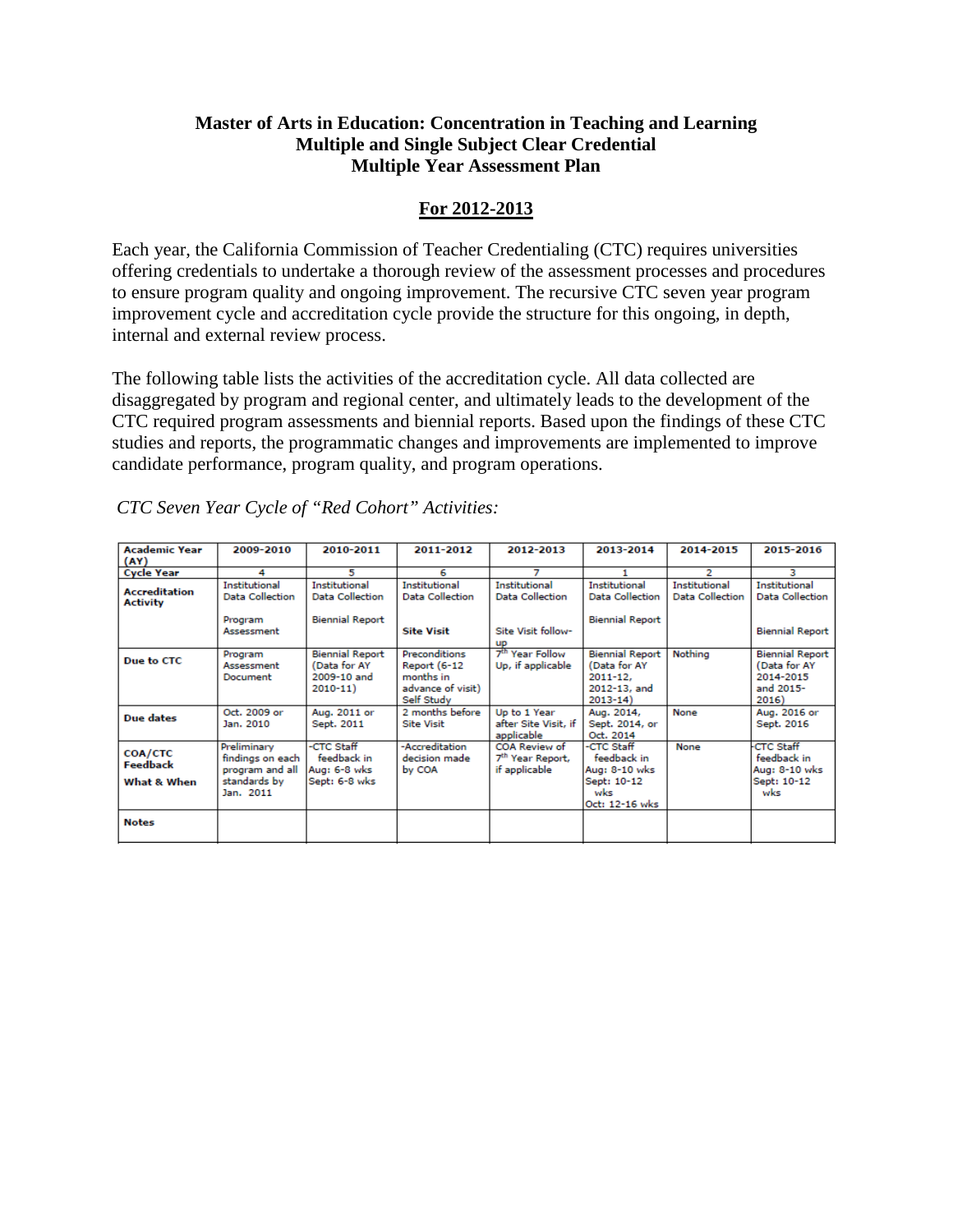#### *CTC Accreditation Cycle*



### **Methods of Assessment and Criteria for Success**

Currently, assessment data is collected through internal and external sources. Focus groups representing staff, faculty, clinical supervisors, and advisory councils have worked together to discern a set of balanced assessment measures. All candidates are expected to be at the "proficient level of performance with a score of "3" or above in each rubric criteria. The assessments are listed below.

#### *1. Coursework Assessments*

Using TaskStream as the primary data storage system, the program collects key assessments known as signature assignments to gauge candidates' progress throughout their course of study and ensure CTC program standards are met. Each signature assignment is evaluated using a supporting rubric. Annually, (end of each academic year), collected data is disaggregated by regional center and analyzed with results informing areas for program improvement. Rubrics may be found in the appendix.

- **Signature Assignment: In** GED 642, Teaching Strategies for English Learners, the signature assignment requires candidates design a one-week ELD or SDAIE unit of study for one of the classes they currently teach. The PLNU lesson plan format is used and includes both ELD and Content standards, as well as language and content objectives appropriate to the level of proficiency of the EL students in their current class. The candidates list the instructional texts, strategies, technology, assessment techniques, and any supplemental teaching materials that are used to help meet the needs of the EL students. A reflection at the end of each lesson describes what successes the students attained, how the lesson impacted student learning and what the candidate would do to improve on their practice in future lessons.
- **Signature Assignment:** In GED673, Reflective Coaching Seminar and Induction, clear credential candidates complete the Plan, Teach, Reflect, and Apply process for Teacher Induction. This formative assessment system utilizes California's Beginning Teacher Support and Assessment (BTSA) materials that serve as resource for candidates and faculty through the process. Candidates, in collaboration with faculty, frame the path for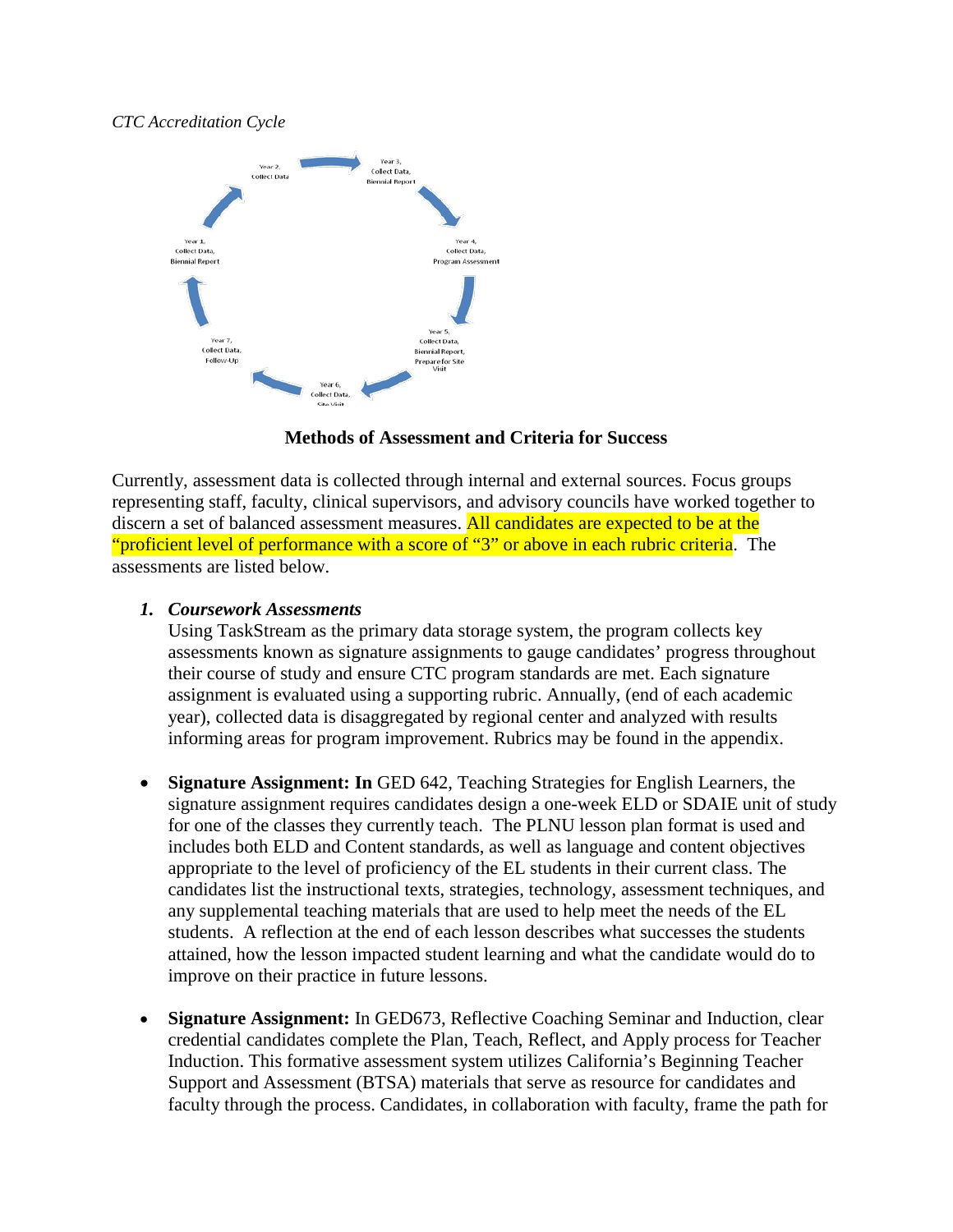the expanded skills, support application in the classroom, and provide continual reflection for improving practice inquiry and professional growth.

- **Signature Assignment: In GED** 641, candidates report on a particular cultural group present in their school district. Research the values, religious observances/holidays, learning styles, parental role in education, child rearing traditions, most appropriate ways to praise and discipline the children in school, communication styles (verbal and nonverbal) and how to best reach and teach these children. The project includes a reflection section on the most significant learning to the candidate and the application to teaching.
- **Signature Assignment:** In GED 677, Teaching Strategies for Special Populations, candidates build on their knowledge, skills, experiences and strategies acquired during preliminary preparation for teaching students with disabilities, students in the general education classroom who are at risk and students who are gifted and talented. Each candidate will review and learn application principles for the statutory provisions of the Individuals with Disabilities Education Improvement Act (IDEA), and Section 504 of the Rehabilitation Act of 1973, discuss and reflect on subsequent changes in the Acts, statutory and/or local provisions relating to the education of students who are gifted and talented. A culminating leadership project reflecting collaboration, differentiation strategies, and student advocacy serves as the signature assignment.

## *2. Dispositions Assessments*

Candidates will self-assess at the beginning and at the end of the CLEAR program:

- Introductory Self-Assessment (GED673) (Students will upload Self-Assessment into TaskStream)
- Final Disposition Assessment by candidates (GED673) (Students will upload Self-Assessment into TaskStream)

Candidates will also receive assessments from:

- Course professors in GED642 and GED673
- Seminar Professor, School Site Mentor, and the University Mentors in the Clear Credential Program (GED673)

The rubric criteria for assessing candidate dispositions are the following, scored on a 4-point scale from 1, unacceptable, 2, below proficient, 3, proficient to 4, exceptional.

| <b>Rubric Criteria</b>                                                                                                                                                                                                                                                             |  |  |  |  |  |  |
|------------------------------------------------------------------------------------------------------------------------------------------------------------------------------------------------------------------------------------------------------------------------------------|--|--|--|--|--|--|
| 1. Dignity & Honor: The candidate honors and respects the worthiness of all individuals in word and deed based on PLNUs<br>Wesleyan heritage: We are individuals created in the image of God, committed to civility, respect, hospitality, grace, and service.                     |  |  |  |  |  |  |
| 2. Honesty & Integrity: The candidate demonstrates honesty, integrity, and coherence in attitudes, and actions, and is accountable<br>to the norms and expectations of the learning community.                                                                                     |  |  |  |  |  |  |
| 3. Caring, Patience, and Respect: The candidate demonstrates caring, patience, fairness and respect for the knowledge level,<br>diversity, and abilities of others, ensuring that all students have the opportunity to achieve.                                                    |  |  |  |  |  |  |
| 4. Spirit of Collaboration, Flexibility and Humility: The candidate actively participates in and contributes to the achievement of the<br>learning community, explaining own thought process with humility and considers those of others with a positive, open-minded<br>attitude. |  |  |  |  |  |  |
| 5. Harmony in Learning Community: The candidate takes responsibility for resolving conflicts or issues with others, and teaches<br>students those skills, in a way that sustains and enhances a healthy and safe learning community.                                               |  |  |  |  |  |  |